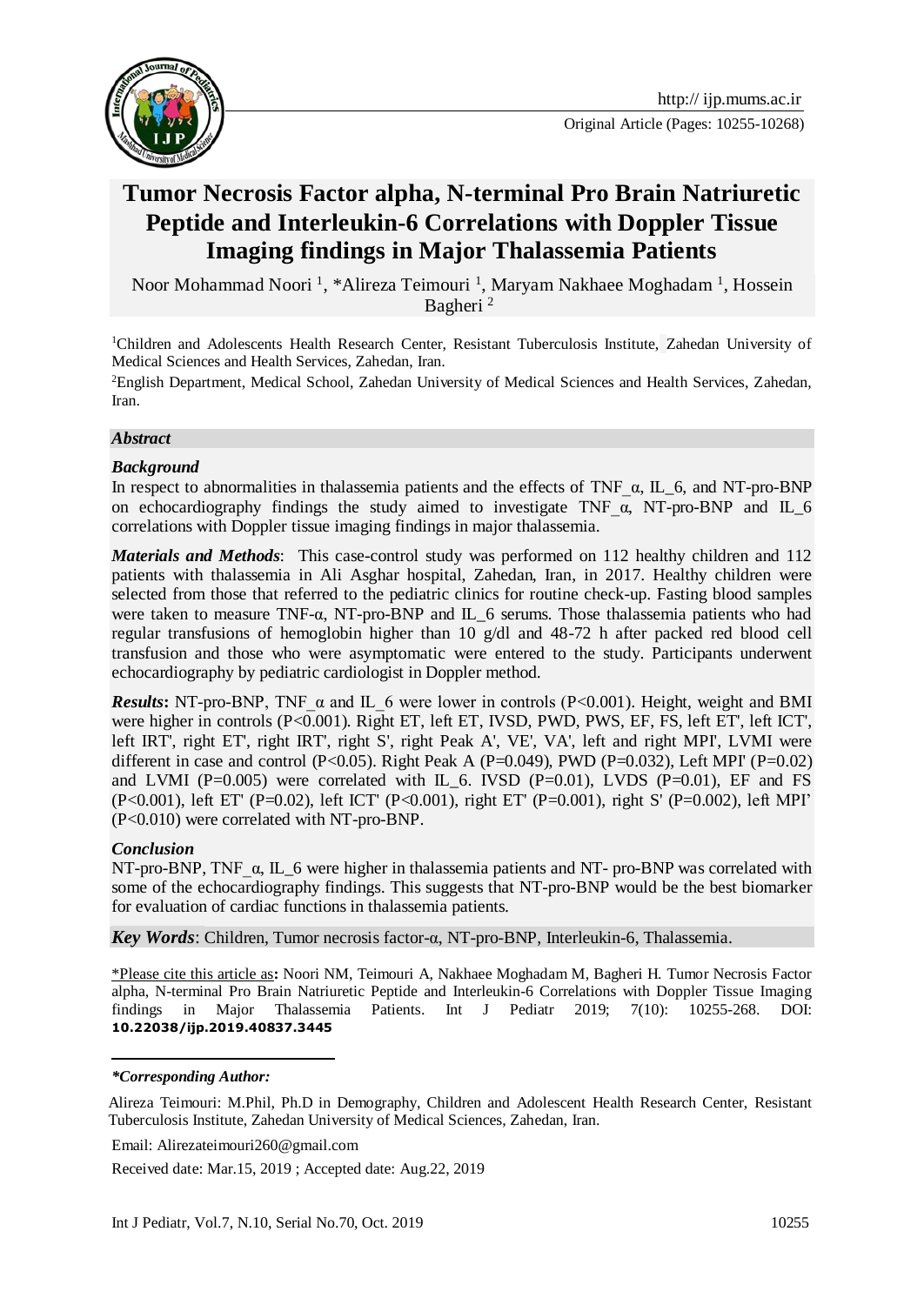# **1- INTRODUCTION**

 Thalassemia is [blood disorders](https://en.wikipedia.org/wiki/Blood_disorder) are inherited from parents and are characterized by abnormal [hemoglobin.](https://en.wikipedia.org/wiki/Hemoglobin) Newborn babies with thalassemia account for 60,000 to 100,000 cases every year globally (1, 2). It occurs in Mediterranean Sea area and extends in a line to regions in the Far East and has now become a global health problem because of migration (3, 4). Iran is located in Mediterranean belt and has approximately 25,000 thalassemia patients and three million carriers. In Iran, the Persian Gulf and the Caspian Sea areas have a prevalence of more than 10% and Sistan and Baluchistan (SB) province has 4 to 10% (1). The province of SB has thalassemia gene frequency in high numbers of patients who are receiving regular health services such as blood transfusion  $(1, 3, 5)$ .

In thalassemia, one of the most important organs that is impressed by iron overload is heart (6). Natriuretic Peptides (NPs) have been considered as diagnostic biomarkers for cardiovascular diseases, and they contain B-type natriuretic peptide (BNP), prohormone brain natriuretic peptide (pro BNP). In comparison, N Terminal Pro B Type Natriuretic Peptide (NT-pro BNP), is more stable with longer half-life, about 2 h compared to BNP  $(7)$ , and it is useful for screening asymptomatic patients who are high risk such as Thalassemia patients (2).

In the early phases of the cardiac involvement, the level of NT-pro-BNP increases before an increase in diastolic pressure and there is a strong relationship between plasma levels of NT-pro-BNP and iron overload (8, 9). A significant relationship between NT-pro-BNP and some diastolic dysfunctions has been observed (9), and approved that an increase can be used as a tool for primary detection of cardiac hemosiderosis (1). Cytokines have great immunologic actions

and are considered as important catabolic factors and it seems that cytokines such as tumor necrosis factor alpha (TNF- $α$ ), and interleukin IL-6 are important mediators of the cachectic process in cardiac patients and are secreted secondary to several chronic diseases. In addition, they play an important role in cardiac cachexia and exacerbate prognosis (5). In sickle cell anemia, TNF- α has been linked as a risk factor for the occurrence of painful crises, as well as participating in the occlusion of the microcirculation (7). Moreover, proresorptive levels of TNF-α and IL-6 are elevated in patients with thalassemia.

Several studies have demonstrated that there is an association between NT-Pro-BNP (1), TNF  $\alpha$  (5), IL 6 (5, 7), and echocardiography findings in thalassemia, congenital heart defect (CHD), and sickle cell anemia patients (2). Tissue Doppler Echocardiography (TDE) has become an established arm of diagnostic ultrasound examination and uses frequency shift of ultrasound waves to calculate myocardial velocity. Two techniques are used to assess myocardial function: pulsed TDE and color-coded TDE. It has the advantage of increased spatial resolution and ability to evaluate multiple structures in a single view (10). The usefulness of TDE in detection of myocardial iron overload has been reported  $(11)$ .

Kanazirev et al., found that in asymptomatic individuals' diastolic dysfunctions by TDE are proper and significant tools in the prognostic development of symptomatic iron-induced cardiac disease (11). Regarding abnormalities in thalassemia patients such as cardiac involvement and the association with TNF-α, IL-6 and NT-pro-BNP the present study aimed to investigate the possible relationship between these cytokines and NT-pro-BNP with DTE findings in thalassemia patients compared to healthy children.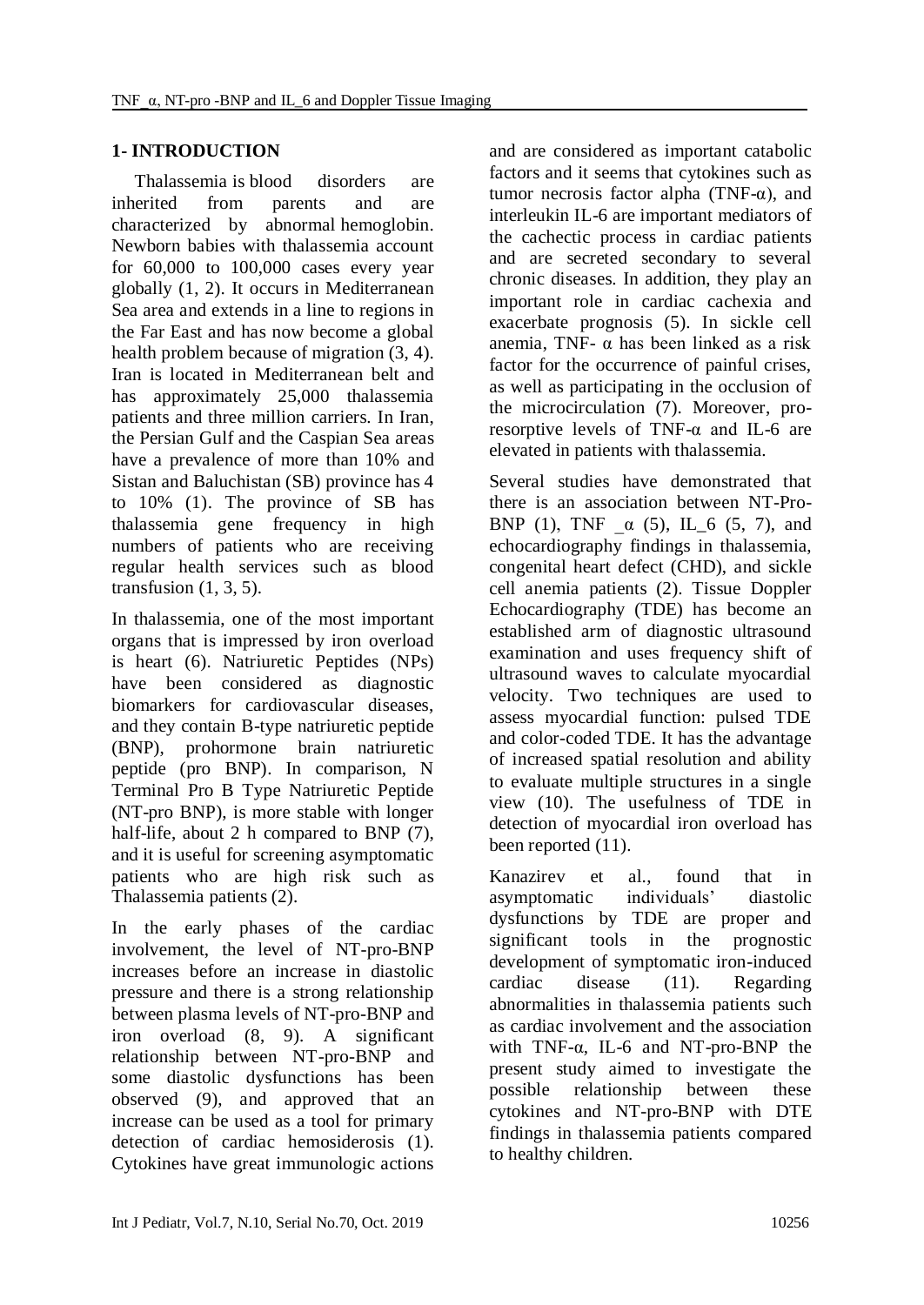## **2- MATERIALS AND METHODS**

#### **2-1. Study design**

 This case-control study was performed on 224 participants aged 7 to 18 years consisted of 112 healthy children as controls and 112 patients with thalassemia as case group in pediatric cardiac center in collaboration with Center for Specific Diseases in Ali Asghar hospital, Zahedan city, Sistan and Baluchestan province, Iran, during the year 2017. Controls were chosen from those healthy children that referred to the clinics for routine check-up.

# **2-2. Criteria**

Those thalassemia patients who had regular transfusions of hemoglobin higher than 10 g/dl and 48-72 h after packed red blood cell transfusion were entered to the study. Exclusion criteria in both groups of participants were valvular heart disease, rhythm and structural abnormality, active infection, systemic inflammatory diseases, renal insufficiency, and these criteria were considered for both groups.

## **2-3. Echocardiography measurements**

Major proceedings on patients were checking medical history, physical examination, chest X-ray and echocardiography which was performed by one pediatric cardiologist. Echocardiography was performed on patients by the same pediatric cardiologist using My lab 60 with transducer 3, 8 [made in Italy). In order to achieve high precision in echocardiography findings, measurement were repeated for 3 cycles and the average was considered. Echocardiogram was performed on participants without them holding their breath, and view was taken in the mitral valve surface in parasternal position (1). Echocardiography findings were as follows: LVDD: left ventricular enddiastolic dimension, Peak E: early mitral and tricuspid valve flow velocity, Peak A: late mitral and tricuspid valve flow

velocity, ET: ejection time (for Aorta and Pulmonary), PWD: posterior wall dimension in diastole, IVSD: interventricular septal dimension in Diastole, IVSS: interventricular septal dimension in systole, EF: ejection fraction, FS: fractional shortening, LVM: left ventricular mass, LVMI: left ventricular mass index, were measured using conventional echocardiography of the left side and estimated from three cardiac cycles. Myocardial performance index (MPI), isovolumic relaxation time (IRT), isovolumic contraction time (ICT) of both sides, were measured with echocardiography (12). The sample volume was positioned at the tips of the tricuspid and mitral valve leaflets in the apical four-chamber view to enable the measurement of (a): the time of interval between the end and the start of transmitral and trans-tricuspid flow.

The sample volume was thereafter relocated to the left ventricular outflow tract just below the aortic valve (apical five-chamber view), so as to measure (b): which is the left ventricular ejection time. The right ventricular outflow velocity pattern was also recorded from the parasternal short-axis view with the Doppler sample volume positioned just distal to the pulmonary valve for the measurement of (b). Myocardial Performance Index (Tei Index), was calculated as:  $a-b/b = IRT + ICT/ET$ . The left ventricular mass index (LVMI), was also calculated by the following formula: LVM  $(g) = 0.8$  (1.04 (LVEDD + PWTD + IVSTD)  $3$  - LVEDD  $3$ ) + 0.6, and LVMI  $(g/m2) = LVM / 2.7 (g/m2)$ . All the parameters in the above formula were measured in the M-mode view and in diastole and were utilized for left ventricular mass evaluation (1). Doppler tissue echocardiography (DTI) was another method that was performed from the apical four-chamber view and a 3 mm pulsed Doppler sample volume was placed at the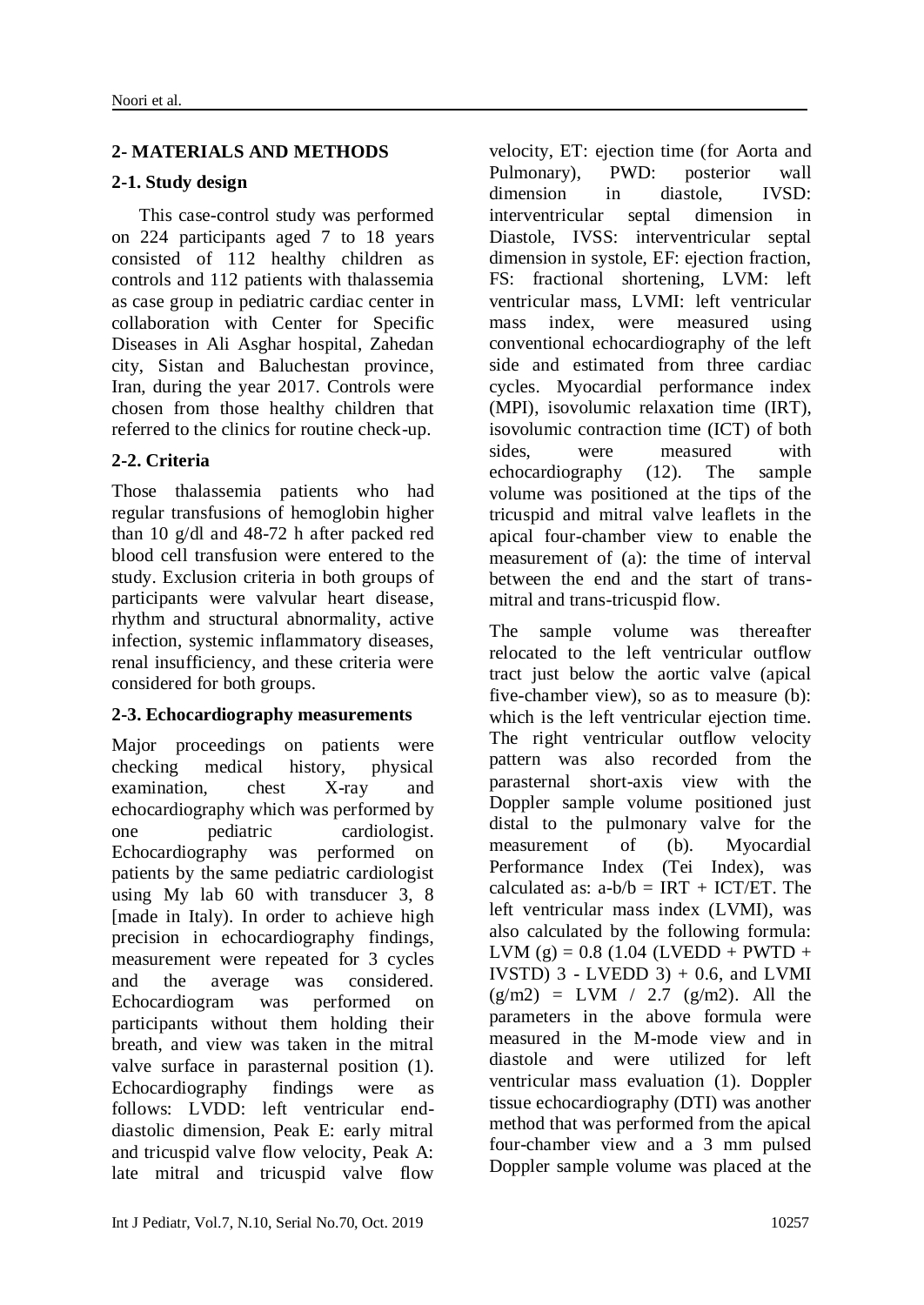level of lateral mitral annulus. Myocardial velocity profiles of the lateral tricuspid annulus and lateral mitral annulus were obtained by placing the sample volume at the junction of the tricuspid annulus and the right ventricle (RV) free wall and at the junction of the mitral annulus and LV posterior wall, respectively. With this modality, the recorded values were the early (E) and late (A) diastolic mitral and tricuspid annular velocities, and the ratio of E/A. Right ventricle and left ventricle myocardial performance index (MPI) was obtained by dividing the sum of isovolumic relaxation time (IRT) and isovolumetric contraction time (ICT) by the ejection time (ET) (MPI =  $(ICT +$ IRT)/ET) (**Figure.1**).



**Fig.1**: Diagram of Doppler Tissue Echocardiography waves: S', systolic wave; E', early diastolic wave; A', late diastolic wave (12).

Left and right S': Systolic myocardial velocity above the baseline in pulmonic vein, mitral and tricuspid Left and Right E': early diastolic myocardial relaxation velocity below the baseline in pulmonic vein, mitral and tricuspid. Left and Right A': myocardial velocity associated with atrial contraction in pulmonic vein, mitral and tricuspid.

## **2-3. NT-pro-BNP, TNF- α and Interlukin\_6 measurements**

To measure NT-pro-BNP, TNF-  $\alpha$  and IL 6, 3 milliliters (ml) of blood was taken from all participants at 8.00 AM after an overnight fasting. The samples were centrifuged at 3,000 rpm/min for 10 min at 5 °C. Separated serum of NT-pro –BNP, TNF-  $\alpha$  and IL\_6 were kept in -70cc refrigerator until measuring. The samples were transferred to the biochemistry library of Zahedan University of Medical Sciences with considering the cold chain circumstances and then 250 microns isolated serum samples were selected for measuring the levels of NT-pro-BNP and as well as TNF-  $\alpha$  and Interlukin 6 by ELISA kit (USA).

## **2-4. Anthropomorphic measurements**

Children's height and weight were measured. The recumbent length for children under 2 years was graded using a flat wooden table and weight measurements for children under 2 years were performed by using Mika balance weights with difference of 100gr. Then BMI was calculated with  $(Kg/m^2)$  (weight in kilograms divided by height to the power of 2) formula.

## **2-5. Ethical Approval**

Consent form was obtained from the participants or their guardians after the study approval. The study was approved as a project proposed to the Children and Adolescent Health Research Center by the Ethics Committee of Zahedan University of Medical Sciences, Zahedan, Iran (ID number: 6798).

## **2-6. Statistical Analysis**

Statistical software of SPSS version 20.0 for windows was used for all statistical analyses. Data were reported as mean ± standard deviation (SD) for continuous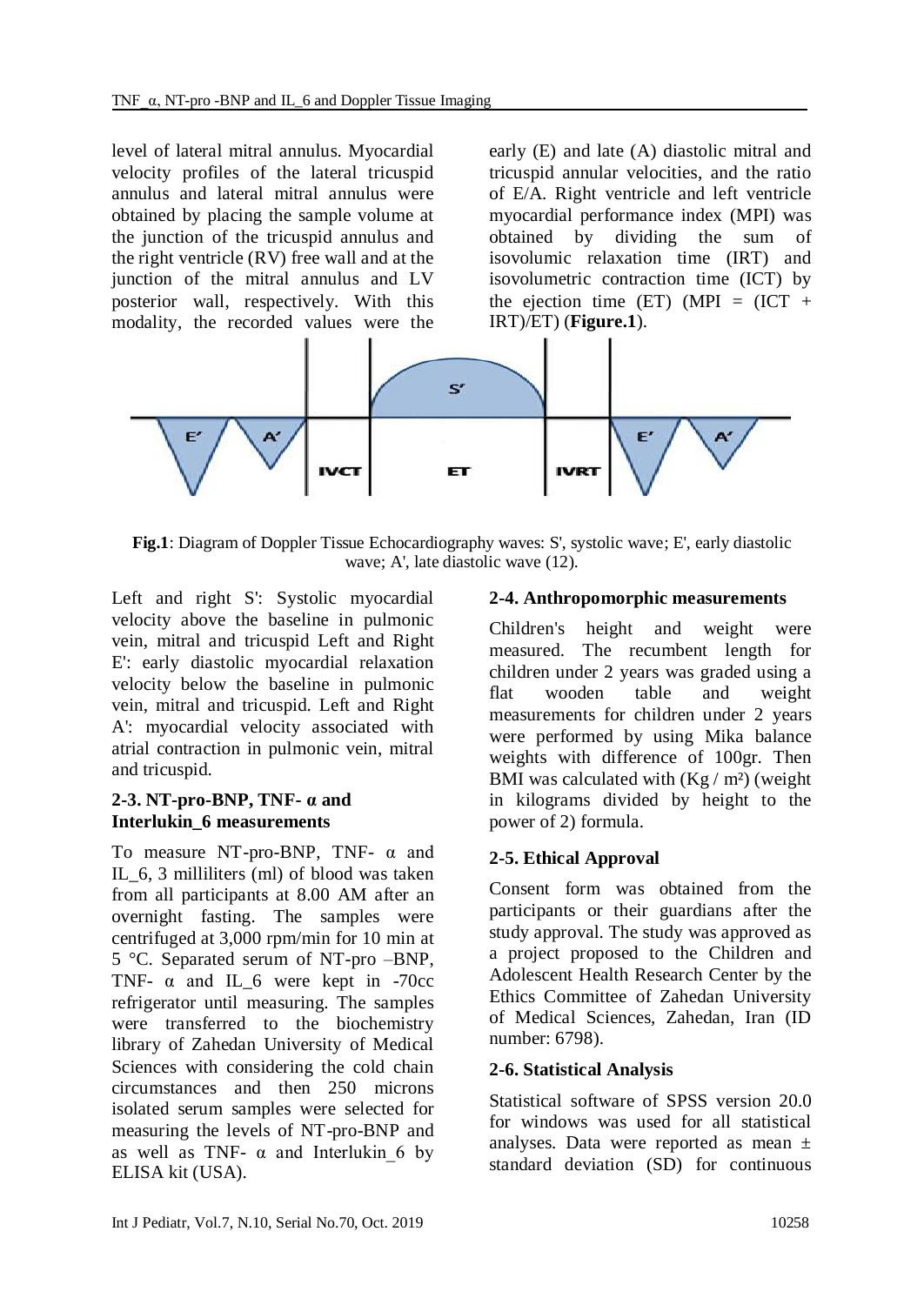variables or percentage for categorical variables. Differences in baseline characteristics between the two groups were evaluated with Mann-Whitney U test for all continuous variables, all categorical variables were compared using chi-square test. All p-values were two-sided and the results were considered statistically significant at the level of  $p<0.05$ .

#### **3- RESULTS**

The study aimed to assess NT-pro-BNP, TNF  $\alpha$  and IL 6 correlations with echocardiography findings in thalassemia patients. In the results, due to normality analysis of Kolmogorov‐Smirnov test, the null hypothesis stated that the data followed free distribution because of the p-value that was less than 0.0.05 in the majority of variables except a few (left Peak E and left Peak E' with p-value lower than [0.05]), especially considering all participants. Participants' sex distribution was similar between case and controls

 $(Chi-square=0.029$  and  $P=0.866$ (**Table.1**). **Table.2** showed that controls and patients were matched by age  $(p>0.05)$ . The table also showed that NTpro-BNP (119.55±199.84 vs. 606.21±993.34), TNF\_ (23.18±13.43 vs  $39.72 \pm 18.54$  and IL 6  $(3.01 \pm 1.00 \text{ vs }$ 23.49±13.84) were lower in controls significantly compared to patients (P<0.001). Height, weight and BMI were significantly higher in controls compared to patients (P<0.001). Amongst echocardiography findings, Right ET (P<0.001), Left ET (P<0.001), IVSD (P<0.001), PWD (P=0.029), PWS (0.014), EF (P<0.001), FS(P<0.001), left ET' (P<0.001), left ICT' (P=0.041), Left IRT' (P<0.001), right ET' (P=0.004), right IRT' (P=0.004), right S' (P<0.001), right Peak A'  $(P=0.049)$ ,  $VE'(P=0.010)$ ,  $VA'$ (P=0.011), left and right MPI' (P<0.001), LVMI (P=0.004) were different between case and control significantly.

 **Table-1**: Sex distribution of participants in patients and controls.

| Gender | <b>Statistics</b> |            | Groups of participants | Chi-square | P-value |  |
|--------|-------------------|------------|------------------------|------------|---------|--|
|        |                   | Control    | Case                   |            |         |  |
| Female | Number $(\%)$     | 37(50.74%) | 36(49.26%)             | 0.029      | 0.866   |  |
| Male   | Number $(\%)$     | 33(49.30%) | 34(50.70%)             |            |         |  |

| Table-2: Case-control comparison of the interested variables in the study. |  |
|----------------------------------------------------------------------------|--|
|                                                                            |  |

| Variables                                           | Participants | Mean   | <b>SD</b> | Mean Rank | Sum of<br>Ranks                                                                                                                                                                                | M-W U | P-value |  |
|-----------------------------------------------------|--------------|--------|-----------|-----------|------------------------------------------------------------------------------------------------------------------------------------------------------------------------------------------------|-------|---------|--|
|                                                     | Control      | 11.49  | 4.04      | 70.4      | 4928                                                                                                                                                                                           |       |         |  |
|                                                     | Case         | 11.27  | 3.92      | 70.6      | 4942                                                                                                                                                                                           |       |         |  |
|                                                     | Control      | 119.55 | 199.84    | 50.54     | 3538                                                                                                                                                                                           |       |         |  |
|                                                     | Case         | 606.21 | 993.34    | 90.46     | 2443<br>0.977<br>< 0.001<br>1053<br>6332<br>3644.5<br>1159.5<br>< 0.001<br>6225.5<br>2689.5<br>204.5<br>< 0.001<br>7180.5<br>6399<br>986<br>< 0.001<br>3471<br>6339<br>1046<br>< 0.001<br>3531 |       |         |  |
| TNF                                                 | Control      | 23.18  | 13.43     | 52.06     |                                                                                                                                                                                                |       |         |  |
|                                                     | Case         | 39.72  | 18.54     | 88.94     |                                                                                                                                                                                                |       |         |  |
|                                                     | Control      | 3.01   | 1         | 38.42     |                                                                                                                                                                                                |       |         |  |
| Age<br>NT-pro-BNP<br>Interlukin<br>Height<br>Weight | Case         | 23.49  | 13.84     | 102.58    |                                                                                                                                                                                                |       |         |  |
|                                                     | Control      | 155.04 | 14.32     | 91.41     |                                                                                                                                                                                                |       |         |  |
|                                                     | Case         | 134.07 | 18.83     | 49.59     |                                                                                                                                                                                                |       |         |  |
|                                                     | Control      | 44.7   | 12.92     | 90.56     |                                                                                                                                                                                                |       |         |  |
|                                                     | Case         | 30.27  | 11.25     | 50.44     |                                                                                                                                                                                                |       |         |  |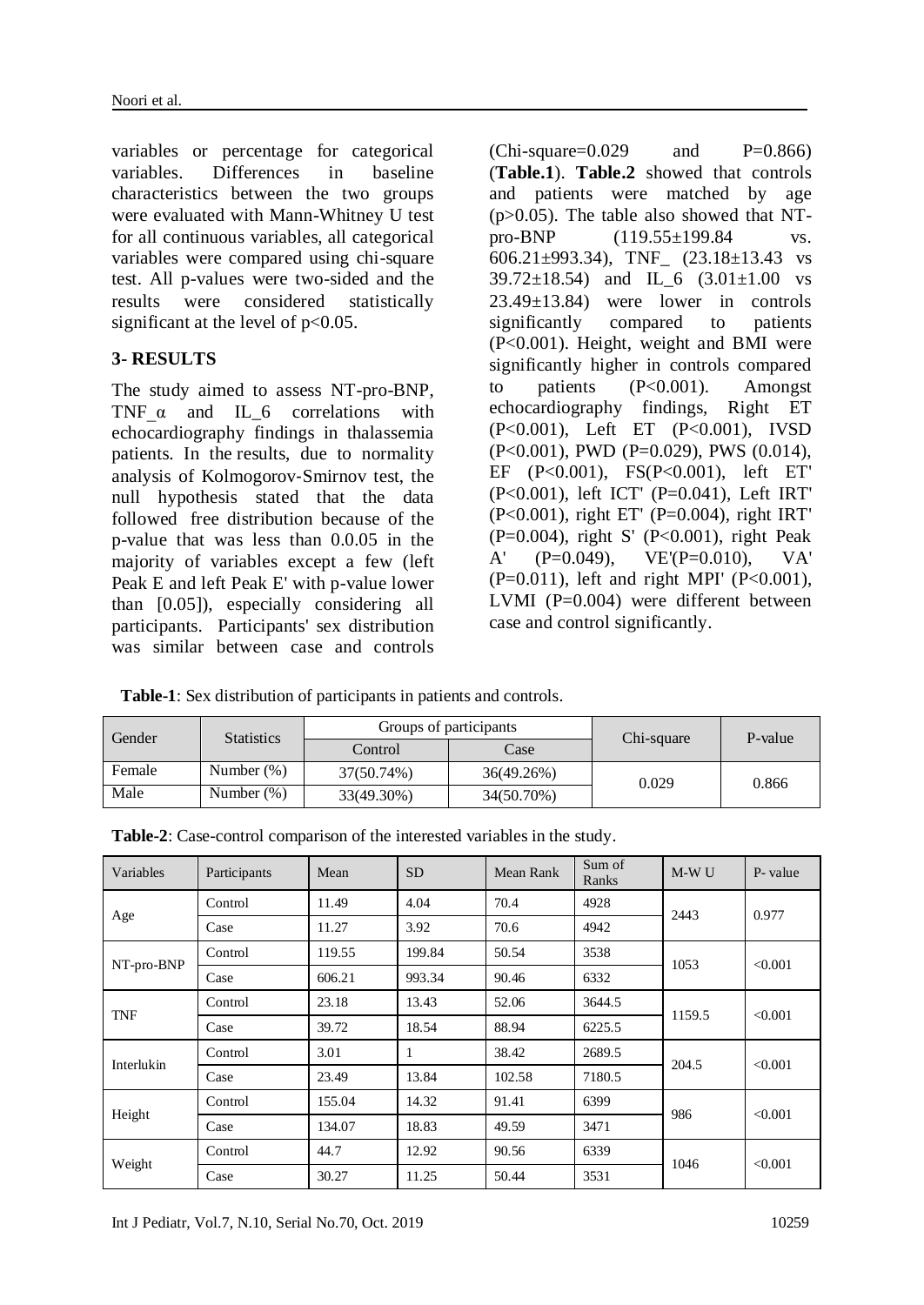#### TNF\_α, NT-pro -BNP and IL\_6 and Doppler Tissue Imaging

|                                                                                                                                                                                                                                                                                                | Control | 18.23  | 3        | 84.3                                                                                                                                                  | 5901                                                                                                                                                                                                                                                                                                                                                                                                                                                                                            |  |                                                                                                                                                                                                           |
|------------------------------------------------------------------------------------------------------------------------------------------------------------------------------------------------------------------------------------------------------------------------------------------------|---------|--------|----------|-------------------------------------------------------------------------------------------------------------------------------------------------------|-------------------------------------------------------------------------------------------------------------------------------------------------------------------------------------------------------------------------------------------------------------------------------------------------------------------------------------------------------------------------------------------------------------------------------------------------------------------------------------------------|--|-----------------------------------------------------------------------------------------------------------------------------------------------------------------------------------------------------------|
|                                                                                                                                                                                                                                                                                                | Case    | 16.14  | 2.49     | 56.7                                                                                                                                                  | 3969                                                                                                                                                                                                                                                                                                                                                                                                                                                                                            |  |                                                                                                                                                                                                           |
|                                                                                                                                                                                                                                                                                                | Control | 102.09 | 17.91    | 71.51                                                                                                                                                 | 5006                                                                                                                                                                                                                                                                                                                                                                                                                                                                                            |  |                                                                                                                                                                                                           |
|                                                                                                                                                                                                                                                                                                | Case    | 99.7   | 19.98    | 69.49                                                                                                                                                 | 4864                                                                                                                                                                                                                                                                                                                                                                                                                                                                                            |  |                                                                                                                                                                                                           |
|                                                                                                                                                                                                                                                                                                | Control | 52.42  | 8.84     | 68.09                                                                                                                                                 | 4766                                                                                                                                                                                                                                                                                                                                                                                                                                                                                            |  |                                                                                                                                                                                                           |
| $\operatorname{BMI}$<br>Left Peak E<br>Left Peak A<br><b>Right Peak E</b><br>Right Peak A<br>Right ET<br>Left ET<br><b>IVSD</b><br><b>LVDD</b><br><b>PWD</b><br><b>IVSS</b><br><b>LVDS</b><br><b>PWS</b><br>$\rm EF$<br><b>FS</b><br><b>LVM</b><br>Left ET'<br>Left ICT<br>Left IRT<br>Left S' | Case    | 54.86  | 12.43    | 72.91                                                                                                                                                 | 5104                                                                                                                                                                                                                                                                                                                                                                                                                                                                                            |  |                                                                                                                                                                                                           |
|                                                                                                                                                                                                                                                                                                | Control | 70.13  | 11.28    | 72.54                                                                                                                                                 | 5077.5                                                                                                                                                                                                                                                                                                                                                                                                                                                                                          |  |                                                                                                                                                                                                           |
| Left Peak E'                                                                                                                                                                                                                                                                                   | Case    | 70.22  | 13.85    | 68.46                                                                                                                                                 | 4792.5                                                                                                                                                                                                                                                                                                                                                                                                                                                                                          |  |                                                                                                                                                                                                           |
|                                                                                                                                                                                                                                                                                                | Control | 49.18  | 12.73    | 64.5                                                                                                                                                  | 4515                                                                                                                                                                                                                                                                                                                                                                                                                                                                                            |  |                                                                                                                                                                                                           |
|                                                                                                                                                                                                                                                                                                | Case    | 51.37  | 11.14    | 76.5                                                                                                                                                  | 1484<br>2379<br>2281<br>2307.5<br>2030<br>5355<br>6347.5<br>1037.5<br>3522.5<br>6855.5<br>529.5<br>3014.5<br>3942.5<br>1457.5<br>5927.5<br>4766.5<br>2281.5<br>5103.5<br>4414<br>1929<br>5456<br>4534.5<br>2049.5<br>5335.5<br>4660<br>2175<br>5210<br>4347.5<br>1862.5<br>5522.5<br>6626.5<br>758.5<br>3243.5<br>6651<br>734<br>3219<br>4661.5<br>2176.5<br>5208.5<br>6399<br>986<br>3471<br>5424<br>1961<br>4446<br>3345<br>860<br>6525<br>5023<br>2362<br>4847<br>5007.5<br>2377.5<br>4862.5 |  |                                                                                                                                                                                                           |
|                                                                                                                                                                                                                                                                                                | Control | 288.15 | 28.97    | 90.68                                                                                                                                                 |                                                                                                                                                                                                                                                                                                                                                                                                                                                                                                 |  |                                                                                                                                                                                                           |
|                                                                                                                                                                                                                                                                                                | Case    | 260.39 | 21.16    | 50.32                                                                                                                                                 |                                                                                                                                                                                                                                                                                                                                                                                                                                                                                                 |  |                                                                                                                                                                                                           |
|                                                                                                                                                                                                                                                                                                | Control | 287.76 | 21.99    | 97.94                                                                                                                                                 |                                                                                                                                                                                                                                                                                                                                                                                                                                                                                                 |  | < 0.001<br>0.767<br>0.481<br>0.552<br>0.080<br>< 0.001<br>< 0.001<br>< 0.001<br>0.482<br>0.029<br>0.094<br>0.252<br>0.014<br>< 0.001<br>< 0.001<br>0.254<br>< 0.001<br>0.041<br>< 0.001<br>0.714<br>0.762 |
|                                                                                                                                                                                                                                                                                                | Case    | 248.14 | 26.76    | 43.06                                                                                                                                                 |                                                                                                                                                                                                                                                                                                                                                                                                                                                                                                 |  |                                                                                                                                                                                                           |
|                                                                                                                                                                                                                                                                                                | Control | 0.66   | 0.11     | 56.32                                                                                                                                                 |                                                                                                                                                                                                                                                                                                                                                                                                                                                                                                 |  |                                                                                                                                                                                                           |
|                                                                                                                                                                                                                                                                                                | Case    | 0.75   | 0.13     | 84.68                                                                                                                                                 |                                                                                                                                                                                                                                                                                                                                                                                                                                                                                                 |  |                                                                                                                                                                                                           |
|                                                                                                                                                                                                                                                                                                | Control | 3.9    | 0.4      | 68.09                                                                                                                                                 |                                                                                                                                                                                                                                                                                                                                                                                                                                                                                                 |  |                                                                                                                                                                                                           |
|                                                                                                                                                                                                                                                                                                | Case    | 3.92   | 0.73     | 72.91                                                                                                                                                 |                                                                                                                                                                                                                                                                                                                                                                                                                                                                                                 |  |                                                                                                                                                                                                           |
|                                                                                                                                                                                                                                                                                                | Control | 0.36   | 0.05     | 63.06                                                                                                                                                 |                                                                                                                                                                                                                                                                                                                                                                                                                                                                                                 |  |                                                                                                                                                                                                           |
|                                                                                                                                                                                                                                                                                                | Case    | 0.38   | 0.09     | 77.94                                                                                                                                                 |                                                                                                                                                                                                                                                                                                                                                                                                                                                                                                 |  |                                                                                                                                                                                                           |
|                                                                                                                                                                                                                                                                                                | Control | 0.83   | 0.15     | 64.78                                                                                                                                                 |                                                                                                                                                                                                                                                                                                                                                                                                                                                                                                 |  |                                                                                                                                                                                                           |
|                                                                                                                                                                                                                                                                                                | Case    | 0.88   | 0.14     | 76.22                                                                                                                                                 |                                                                                                                                                                                                                                                                                                                                                                                                                                                                                                 |  |                                                                                                                                                                                                           |
|                                                                                                                                                                                                                                                                                                | Control | 2.1    | 0.29     | 66.57                                                                                                                                                 |                                                                                                                                                                                                                                                                                                                                                                                                                                                                                                 |  |                                                                                                                                                                                                           |
|                                                                                                                                                                                                                                                                                                | Case    | 2.21   | 0.52     | 74.43                                                                                                                                                 |                                                                                                                                                                                                                                                                                                                                                                                                                                                                                                 |  |                                                                                                                                                                                                           |
|                                                                                                                                                                                                                                                                                                | Control | 0.36   | $0.05\,$ | 62.11                                                                                                                                                 |                                                                                                                                                                                                                                                                                                                                                                                                                                                                                                 |  |                                                                                                                                                                                                           |
|                                                                                                                                                                                                                                                                                                | Case    | 0.39   | $0.08\,$ | 78.89<br>94.66<br>46.34<br>95.01<br>45.99<br>66.59<br>74.41<br>91.41<br>49.59<br>77.49<br>63.51<br>47.79<br>93.21<br>71.76<br>69.24<br>71.54<br>69.46 |                                                                                                                                                                                                                                                                                                                                                                                                                                                                                                 |  |                                                                                                                                                                                                           |
|                                                                                                                                                                                                                                                                                                | Control | 73.88  | 18.69    |                                                                                                                                                       |                                                                                                                                                                                                                                                                                                                                                                                                                                                                                                 |  |                                                                                                                                                                                                           |
|                                                                                                                                                                                                                                                                                                | Case    | 42.07  | 34.51    |                                                                                                                                                       |                                                                                                                                                                                                                                                                                                                                                                                                                                                                                                 |  |                                                                                                                                                                                                           |
|                                                                                                                                                                                                                                                                                                | Control | 42.87  | 13.83    |                                                                                                                                                       |                                                                                                                                                                                                                                                                                                                                                                                                                                                                                                 |  |                                                                                                                                                                                                           |
|                                                                                                                                                                                                                                                                                                | Case    | 22.7   | 18.93    |                                                                                                                                                       |                                                                                                                                                                                                                                                                                                                                                                                                                                                                                                 |  |                                                                                                                                                                                                           |
|                                                                                                                                                                                                                                                                                                | Control | 51.19  | 15.59    |                                                                                                                                                       |                                                                                                                                                                                                                                                                                                                                                                                                                                                                                                 |  |                                                                                                                                                                                                           |
|                                                                                                                                                                                                                                                                                                | Case    | 55.4   | 22.29    |                                                                                                                                                       |                                                                                                                                                                                                                                                                                                                                                                                                                                                                                                 |  |                                                                                                                                                                                                           |
|                                                                                                                                                                                                                                                                                                | Control | 361.84 | 86.78    |                                                                                                                                                       |                                                                                                                                                                                                                                                                                                                                                                                                                                                                                                 |  |                                                                                                                                                                                                           |
|                                                                                                                                                                                                                                                                                                | Case    | 263.03 | 52.87    |                                                                                                                                                       |                                                                                                                                                                                                                                                                                                                                                                                                                                                                                                 |  |                                                                                                                                                                                                           |
|                                                                                                                                                                                                                                                                                                | Control | 94.33  | 15.41    |                                                                                                                                                       |                                                                                                                                                                                                                                                                                                                                                                                                                                                                                                 |  |                                                                                                                                                                                                           |
|                                                                                                                                                                                                                                                                                                | Case    | 89.69  | 28.98    |                                                                                                                                                       |                                                                                                                                                                                                                                                                                                                                                                                                                                                                                                 |  |                                                                                                                                                                                                           |
|                                                                                                                                                                                                                                                                                                | Control | 70.51  | 12.29    |                                                                                                                                                       |                                                                                                                                                                                                                                                                                                                                                                                                                                                                                                 |  |                                                                                                                                                                                                           |
|                                                                                                                                                                                                                                                                                                | Case    | 96.03  | 38.38    |                                                                                                                                                       |                                                                                                                                                                                                                                                                                                                                                                                                                                                                                                 |  |                                                                                                                                                                                                           |
|                                                                                                                                                                                                                                                                                                | Control | 8.95   | 2.02     |                                                                                                                                                       |                                                                                                                                                                                                                                                                                                                                                                                                                                                                                                 |  |                                                                                                                                                                                                           |
|                                                                                                                                                                                                                                                                                                | Case    | 8.69   | 1.57     |                                                                                                                                                       |                                                                                                                                                                                                                                                                                                                                                                                                                                                                                                 |  |                                                                                                                                                                                                           |
|                                                                                                                                                                                                                                                                                                | Control | 14.65  | 2.52     |                                                                                                                                                       |                                                                                                                                                                                                                                                                                                                                                                                                                                                                                                 |  |                                                                                                                                                                                                           |
|                                                                                                                                                                                                                                                                                                | Case    | 14.57  | 3.26     |                                                                                                                                                       |                                                                                                                                                                                                                                                                                                                                                                                                                                                                                                 |  |                                                                                                                                                                                                           |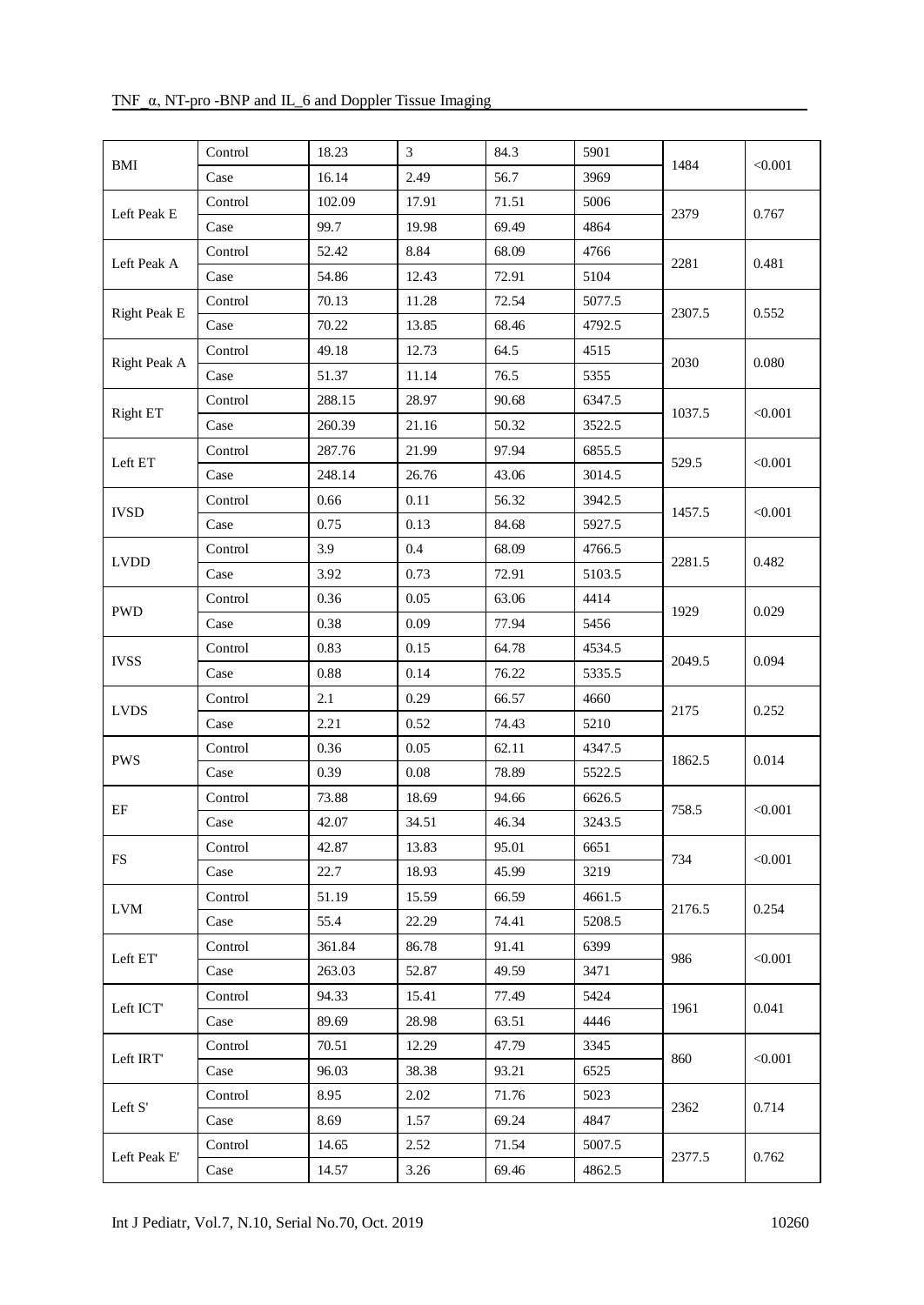|                                       | Control | 6.42   | 1.85  | 67.52                                                                                                                                                                                                                                                                                                                    | 4726.5                                                                                                                                                                                                                                                                    |       |         |  |
|---------------------------------------|---------|--------|-------|--------------------------------------------------------------------------------------------------------------------------------------------------------------------------------------------------------------------------------------------------------------------------------------------------------------------------|---------------------------------------------------------------------------------------------------------------------------------------------------------------------------------------------------------------------------------------------------------------------------|-------|---------|--|
| Left Peak A'                          | Case    | 6.67   | 1.49  | 73.48                                                                                                                                                                                                                                                                                                                    | 5143.5                                                                                                                                                                                                                                                                    |       | 0.384   |  |
|                                       | Control | 280.03 | 58.98 | 80.4                                                                                                                                                                                                                                                                                                                     | 5628                                                                                                                                                                                                                                                                      |       |         |  |
| Right ET                              | Case    | 255.89 | 38.81 | 60.6                                                                                                                                                                                                                                                                                                                     | 4242                                                                                                                                                                                                                                                                      |       | 0.004   |  |
|                                       | Control | 75.84  | 13.93 | 69.6<br>4872<br>71.4<br>4998<br>4258.5<br>60.84<br>80.16<br>5611.5<br>81.87<br>5731<br>59.13<br>4139<br>67.99<br>4759<br>73.01<br>5111<br>4462.5<br>63.75<br>5407.5<br>77.25<br>76.24<br>5337<br>4533<br>64.76<br>79.31<br>5551.5<br>61.69<br>4318.5<br>79.21<br>5545<br>61.79<br>4325<br>45.07<br>3155<br>6715<br>95.93 |                                                                                                                                                                                                                                                                           |       |         |  |
| Right ICT                             | Case    | 77.98  | 18.57 |                                                                                                                                                                                                                                                                                                                          |                                                                                                                                                                                                                                                                           |       | 0.791   |  |
|                                       | Control | 96.14  | 21.69 |                                                                                                                                                                                                                                                                                                                          |                                                                                                                                                                                                                                                                           |       | 0.004   |  |
| Right IRT                             | Case    | 107.61 | 22.57 |                                                                                                                                                                                                                                                                                                                          |                                                                                                                                                                                                                                                                           |       |         |  |
|                                       | Control | 64.51  | 20.47 |                                                                                                                                                                                                                                                                                                                          | 2241.5<br>1757<br>2387<br>1773.5<br>1654<br>2274<br>1977.5<br>2048<br>1833.5<br>1840<br>670<br>4021.5<br>1536.5<br>5848.5<br>4250<br>1765<br>5620<br>4928.5<br>2443.5<br>4941.5<br>4847.5<br>2362.5<br>5022.5<br>5079.5<br>2305.5<br>4790.5<br>5202.5<br>2182.5<br>4667.5 | 0.001 |         |  |
| Right S'                              | Case    | 42.81  | 41.33 |                                                                                                                                                                                                                                                                                                                          |                                                                                                                                                                                                                                                                           |       |         |  |
|                                       | Control | 14.58  | 2.51  |                                                                                                                                                                                                                                                                                                                          |                                                                                                                                                                                                                                                                           |       |         |  |
| Right Peak E'                         | Case    | 14.63  | 2.98  |                                                                                                                                                                                                                                                                                                                          |                                                                                                                                                                                                                                                                           |       | 0.463   |  |
| <b>Right Peak</b>                     | Control | 6.69   | 2.14  |                                                                                                                                                                                                                                                                                                                          |                                                                                                                                                                                                                                                                           |       |         |  |
| A'                                    | Case    | 7.75   | 2.99  |                                                                                                                                                                                                                                                                                                                          |                                                                                                                                                                                                                                                                           |       | 0.049   |  |
|                                       | Control | 10.18  | 2.12  |                                                                                                                                                                                                                                                                                                                          |                                                                                                                                                                                                                                                                           |       | 0.094   |  |
| VS'                                   | Case    | 9.62   | 1.63  |                                                                                                                                                                                                                                                                                                                          |                                                                                                                                                                                                                                                                           |       |         |  |
| VE'                                   | Control | 17.03  | 2.19  |                                                                                                                                                                                                                                                                                                                          |                                                                                                                                                                                                                                                                           |       |         |  |
|                                       | Case    | 15.92  | 2.71  |                                                                                                                                                                                                                                                                                                                          |                                                                                                                                                                                                                                                                           |       | 0.010   |  |
| VA'                                   | Control | 8.87   | 2.84  |                                                                                                                                                                                                                                                                                                                          |                                                                                                                                                                                                                                                                           |       |         |  |
|                                       | Case    | 7.78   | 1.63  |                                                                                                                                                                                                                                                                                                                          |                                                                                                                                                                                                                                                                           |       | 0.011   |  |
|                                       | Control | 0.48   | 0.11  |                                                                                                                                                                                                                                                                                                                          |                                                                                                                                                                                                                                                                           |       |         |  |
| Left MPI'                             | Case    | 0.74   | 0.25  |                                                                                                                                                                                                                                                                                                                          |                                                                                                                                                                                                                                                                           |       | < 0.001 |  |
|                                       | Control | 0.63   | 0.12  | 57.45                                                                                                                                                                                                                                                                                                                    |                                                                                                                                                                                                                                                                           |       |         |  |
| Right MPI'                            | Case    | 0.74   | 0.18  | 83.55                                                                                                                                                                                                                                                                                                                    |                                                                                                                                                                                                                                                                           |       | < 0.001 |  |
|                                       | Control | 23.64  | 7.42  | 60.71                                                                                                                                                                                                                                                                                                                    |                                                                                                                                                                                                                                                                           |       |         |  |
| <b>LVMI</b>                           | Case    | 28.85  | 11.85 | 80.29                                                                                                                                                                                                                                                                                                                    |                                                                                                                                                                                                                                                                           |       | 0.004   |  |
|                                       | Control | 9.79   | 7.64  | 70.41                                                                                                                                                                                                                                                                                                                    |                                                                                                                                                                                                                                                                           |       |         |  |
| Left $\mathbf{A}/\mathbf{A}^{\prime}$ | Case    | 8.84   | 4.68  | 70.59                                                                                                                                                                                                                                                                                                                    |                                                                                                                                                                                                                                                                           |       | 0.978   |  |
|                                       | Control | 7.32   | 2.9   | 69.25                                                                                                                                                                                                                                                                                                                    |                                                                                                                                                                                                                                                                           |       |         |  |
| Left E/E'                             | Case    | 7.25   | 2.62  | 71.75                                                                                                                                                                                                                                                                                                                    |                                                                                                                                                                                                                                                                           |       | 0.715   |  |
|                                       | Control | 5.03   | 1.72  | 72.56                                                                                                                                                                                                                                                                                                                    |                                                                                                                                                                                                                                                                           |       |         |  |
| Right E/E'                            | Case    | 5.12   | 2.07  | 68.44                                                                                                                                                                                                                                                                                                                    |                                                                                                                                                                                                                                                                           |       | 0.547   |  |
|                                       | Control | 8.94   | 8.68  | 74.32                                                                                                                                                                                                                                                                                                                    |                                                                                                                                                                                                                                                                           |       | 0.265   |  |
| Right A/A'                            | Case    | 7.91   | 6.45  | 66.68                                                                                                                                                                                                                                                                                                                    |                                                                                                                                                                                                                                                                           |       |         |  |

M-W U: Mann-Whitney U, SD: Standard Deviation, Peak E: Early mitral and tricuspid valve flow velocity, Peak A: Late mitral and tricuspid valve flow velocity, ET: Ejection time (for Aorta and Pulmonary), IVSD: Interventricular septal dimension in diastole, LVDD: Left ventricular end-diastolic dimension, PWD: Posterior wall dimension in diastole, IVSS: Interventricular septal dimension in systole, LVDS: Left ventricular diameter at systole, PWS: Posterior wall dimension in systole, EF: Ejection fraction, FS: Fractional shortening, LVM: Left ventricular mass, ICT: Isovolumetric contraction time, ICT: Isovolumetric contraction time, S': Systolic myocardial velocity above the baseline in pulmonic vein, mitral and tricuspid, E' : early diastolic myocardial relaxation velocity below the baseline in pulmonic vein, mitral and tricuspid. A': myocardial velocity associated with atrial contraction in pulmonic vein, mitral and tricuspid, MPI: Myocardial Performance Index (Tei Index), BMI: Body Mass Index, LVMI: Left Ventricular Mass Index.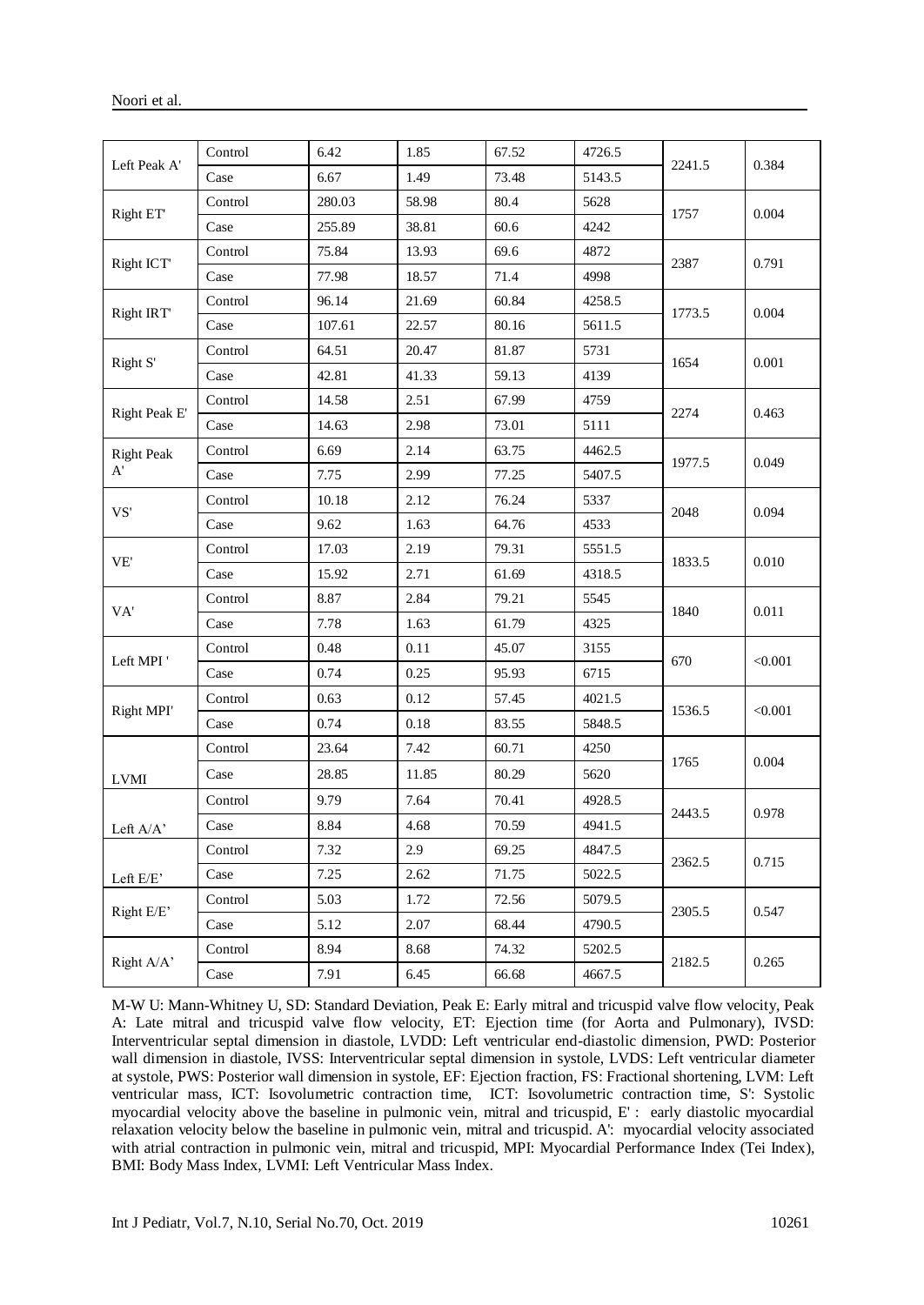**Table.3** showed the correlation between Doppler finding and major variables of the study. Left Peak E was correlated with BMI (P<0.001). Right Peak A had correlation with IL  $6$  (P=0.049). Left ET correlated with height (P=0.001) and weight (P=0.008). IVSD correlated with NT-pro-BNP (P=0.01), height (P<0.001), weight (P<0.001), and age (P<0.001). LVDD correlated with height (P<0.001), weight (P<0.001), age (P<0.001) and BMI  $(P=0.024)$ . PWD correlated with IL 6  $(P=0.032)$ , height  $(P=0.032)$ , age (P=0.001). LVDS correlated with NT-Pro-BNP  $(P=0.01)$ , height  $(P=0.005)$ , weight  $(P=0.009)$ , age  $(P=0.001)$ , and BMI (P=0.038). PWS was correlated with height (P=0.045), age (P=0.002). EF and FS were correlated with NT-pro- BNP (P<0.001), height (P<0.001), weight (P<0.001), age (P<0.001), and BMI (P<0.001). Left ET' was correlated with NT-pro-BNP (P= $0.02$ ), weight (P= $0.024$ ), age  $(P=0.001)$ , and BMI  $(P=0.016)$ . Left ICT' was correlated with NT-pro- BNP (P<0.001), height (P<0.001), weight (P<0.001), and age (P<0.001).

Right ET' was correlated NT-pro- BNP  $(P=0.001)$ , height  $(P=0.003)$ , weight (P<0.001), age (P=0.001) and BMI (P=0.004). Right ICT' was correlated with age (P=0.036). Right IRT' correlated with age (P<0.001). Right S' was correlated with NT-pro- BNP (P=0.002), height  $(P=0.001)$ , weight  $(P=0.001)$  and age (P=0.001). VE' was correlated with height  $(P=0.04)$ . VA' was correlated with IL\_6 (P=0.002). Left MPI' was correlated with NT-pro- BNP (P<0.010), height  $(P=0.003)$ , weight  $(P=0.02)$ , and age  $(P<0.001)$ . Left MPI' correlated with IL 6 (P=0.02), height (P<0.001), weight (P=0.003) and age (P<0.001). LVMI correlated with IL\_6 (P=0.005), height (P<0.001), weight (P<0.001), age (P<0.001) and BMI (P=0.025). Left E/E' was correlated with BMI  $(P=0.009)$ 

(*Please see the table.3 in the end of paper*).

# **4- DISCUSSION**

 The results of the present study revealed that NT-pro-BNP, TNF- $\alpha$ , IL 6, were higher in case. As an adaptive mechanism of chronic anemia, heart rate is expected to be higher in thalassemia patients. Many studies indicated that NTpro-BNP is a sensitive biomarker to detect asymptomatic LV dysfunction especially with an important role in diagnostic and prognostic thalassemia implications. These studies proposed an increase of NT-pro-BNP in thalassemia patients compared to controls that is in line with the present study results (1, 3, 13). In this line Noori et al., conducted a study on children and adolescents to find the correlation between NT-pro-BNP and cardiac involvement in patients with thalassemia and resulted that the NT-pro-BNP levels were significantly higher in thalassemia children compared to controls (1). Noori et al. (14), Kremastinos et al. (3), and Ozyoruk et al. (15), reported higher levels of NT-pro-BNP in the patients than controls, all these results were in line with the present study. Aessopos et al., found high levels of NT-Pro BNP in patients with overt heart failure, independent of severity of cardiac insufficiency (6, 16). In this line Kanazirev et al. (11) arrived at the same conclusion of higher level of NT-pro-BNP in thalassemia patients compared to controls. It was hypothesized that a relationship between serum chemokines and inflammatory responses in thalassemia patients may be established because of the presence of active inflammation in these patients. A broad range of cytokines such as, granulocyte-macrophage-colonystimulating factor (GM-CSF), IL\_1, IL\_3, IL 6, IL 8 and TNF  $\alpha$  are released by activated endothelium and these have been detected in the plasma of patients with sickle cell disease (SCD) (17). Abnormal IL\_6 productions may play a significant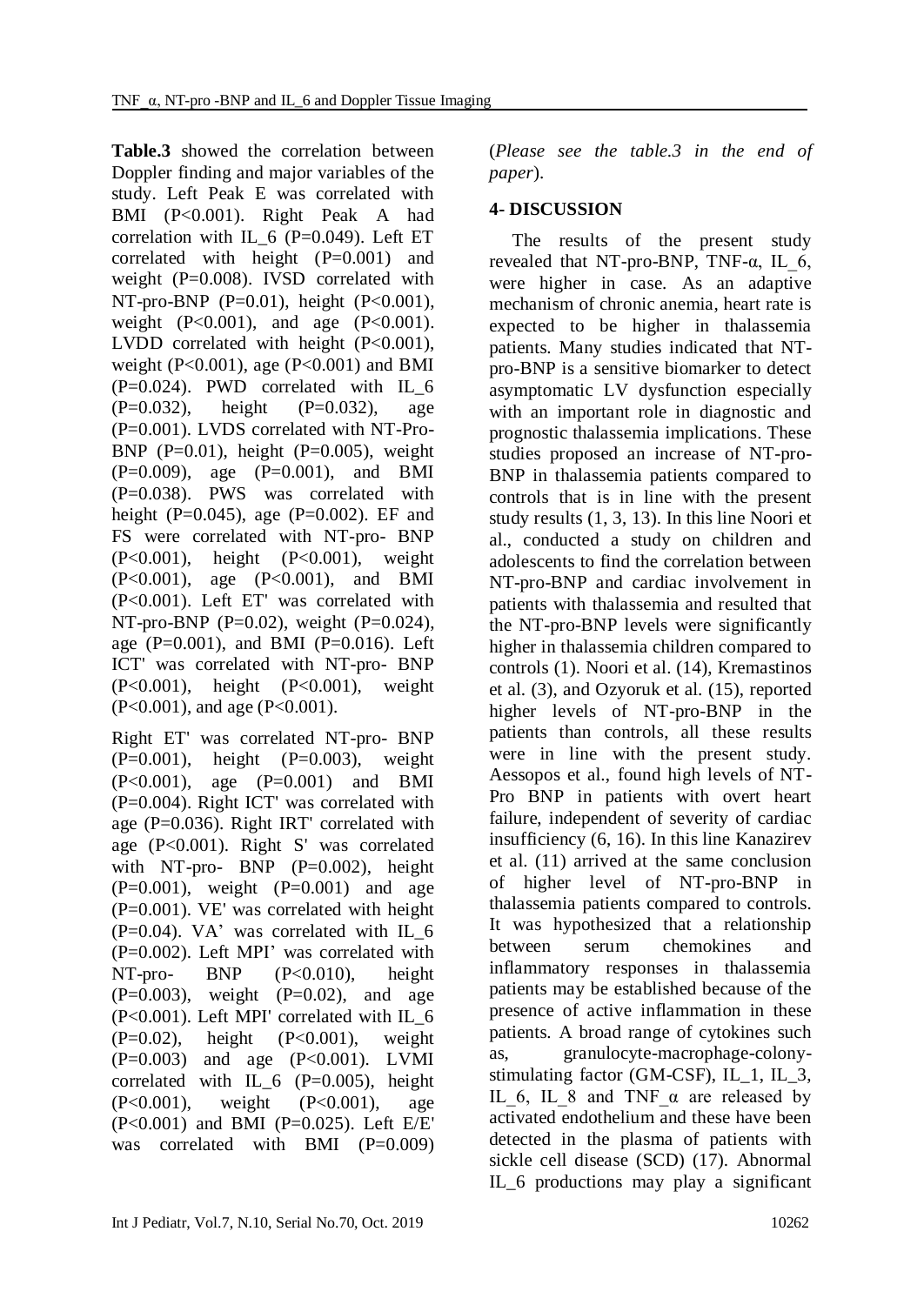role in a number of diseases, such as autoimmune diseases, chronic inflammation, and lymphoid malignancies (18). The present study showed a low level of IL\_6 for the asymptomatic thalassemia patients compared to controls that was in line with Asem Metwally Abo-Shanab et al. (19), Elzubeir et al. (18), Akcalı et al. (20), and El-Rasheidy et al. (21). It was suggested that an increase in TNF  $\alpha$  could be a cause for macrophage activation due to iron overload and the antigenic stimulation induced by chronic transfusion therapy. The activated macrophages were selectively phagocytosing apoptotic erythroid precursors, thereby contributing to ineffective erythropoiesis (22). Garadah et al. (23), and Ragab et al. (24) reported that TNF  $\alpha$  had higher level in patients compared to controls. All these results were similar to the present study.

Noori et al. (1, 25, 26) conducted some studies with the aims of echocardiography findings comparison between thalassemia patients and healthy group. In all studies, Noori et al., concluded that left heart findings of EF, FS and MPI were varied in groups that was consistent with the present study. EF and FS were higher and MPI was lower in controls compared to patients in all Noori et al.'s studies similar to the present study. The result of the LVMI was lower in control (25), consistent with the present study. LVDD was lower (1), and higher (25) in control while in the present study, it was higher in control. Right ejection time was lower in case resulted by Noori et al. (1, 26) in agreement with the present study but in another study they found similarity in case and control (25). Noori et al. presented that MPI and Peak E/A were different between case and control in the right heart that all were similar with the present study  $(1, 25, 26)$ . Recently Noori et al. (14), performed a study on [The Correlation of Ferritin and](http://ijp.mums.ac.ir/article_10548_0.html)  [Leptin Serum Levels with Cardiac](http://ijp.mums.ac.ir/article_10548_0.html)  [Involvement in Thalassemia Patients](http://ijp.mums.ac.ir/article_10548_0.html) 

[Compared to Controls](http://ijp.mums.ac.ir/article_10548_0.html) and concluded that PWD, PWS, EF, FS and right ET were different in patients and controls which were in line with the present study results. The ratio of E/E' as an important marker of diastolic dysfunction was either normal or increased, especially in cases of restrictive pattern of diastolic dysfunction and correlated with NT-pro-BNP (4). Kremastinos et al. (3, 13) found that NTpro-BNP was correlated with E/E' in thalassemia patients and concluded that NT-pro-BNP may be an early marker of diastolic dysfunction. Similarly, Garadah et al. (23) reported higher NT-pro-BNP, greater E wave velocity with shorter deceleration time and a greater E/A ratio with a tendency to restrictive diastolic dysfunction in thalassemia patients. They establish a higher E/E' ratio and lower S' and E' values compared to controls. Sarray et al. (27) concluded that IL\_6 was correlated with the duration of vasoocclusive crisis, but TNF\_α was not correlated. Compared to the present study, it is observed that IL\_6 had significant correlation with LVSD and TNF\_α had significant correlation with left MPI in thalassemia patients. Akpinar et al. (28) stated that NT-pro-BNP was correlated with systolic longitudinal myocardial velocities dissimilar with the present study.

The reason for the difference may be due to the type of thalassemia patients that asymptomatic patients considered in the present study. Noori et al., conducted a study to evaluate the correlation of NT-pro BNP and heart findings in thalassemia patients and found that with using a reference cut point for NT pro BNP, LAd, LVDS and RWT correlated with NT pro BNP levels patients (1). From the study it can be concluded that there is a correlation between Doppler finding and major variables of the study. Right Peak A had correlation with IL\_6, IVSD correlated with NT-pro-BNP, PWD correlated with IL\_6, LVDS correlated with NT-Pro-BNP,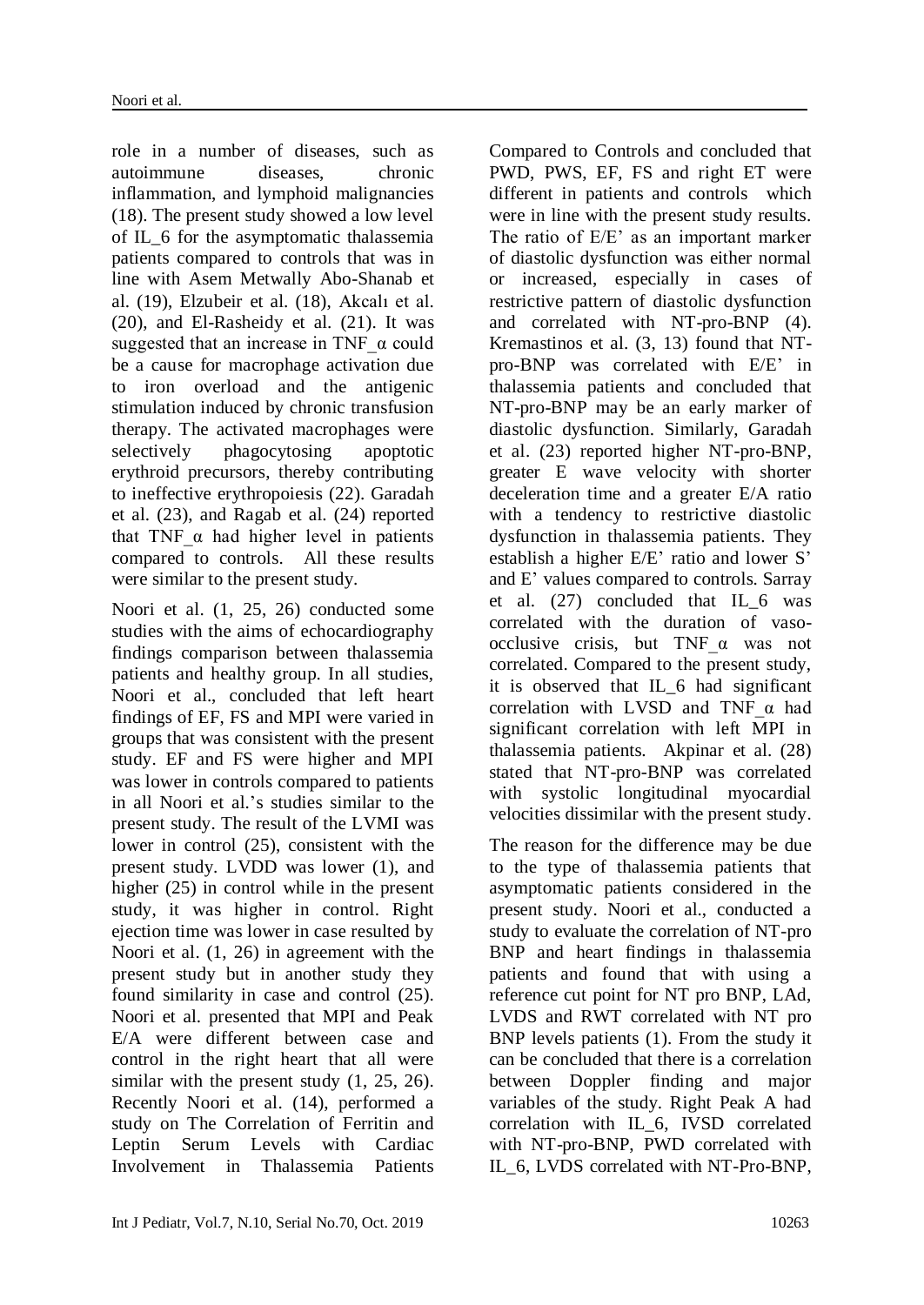EF and FS were correlated with NT-pro-BNP, Left ET' was correlated with NTpro- BNP, Left ICT' was correlated with NT-pro- BNP, Right ET' was correlated NT-pro- BNP, Right S' was correlated with NT-pro- BNP, VA' was correlated with IL\_6. Left MPI' was correlated with NTpro- BNP, Left MPI' correlated with IL\_6, LVMI correlated with IL\_6. Surprisingly, from the results concerned with correlation analysis it is resulted that TNF  $\alpha$  was not correlated with any of echocardiography findings when NT- pro-BNP was correlated with some of the echocardiography findings compared to IL\_6.

#### **4-1. Study Limitations**

The study limitations were lack of proper cooperation by participants especially controls and selecting asymptomatic patients amongst thalassemia.

## **5- CONCLUSIONS**

NT-pro BNP, TNF- $\alpha$ , IL 6 were higher in thalassemia patients and they correlated with some of echocardiography findings. From the study it is also concluded that TNF  $\alpha$  was not correlated with any of echocardiography findings when NT- pro-BNP was correlated with some of the echocardiography findings compared to IL\_6. The findings of the study suggested that NT-pro BNP would be the best biomarker for evaluation of cardiac functions in thalassemia patients.

## **6- CONFLICT OF INTEREST:** None.

## **7- ACKNOWLEDGMENTS**

Authors would like to offer their warm thanks to all participants and their parents.

## **8- REFERENCES**

1. Noori NM, Teimouri A, Anvari N. Diagnostic Value of N Terminal Pro B Type Natriuretic Peptide (NT-pro BNP) in Cardiac Involvement in Patients with BetaThalassemia. International Journal of Pediatrics. 2017; 5(4):4641-62.

2. Noori NM, Mahjoubifard M, Mohammadi M, Fard AJ, Abassi A, Farzanegan B. Comparison of QT dispersion with left ventricular mass index in early diagnosis of cardiac dysfunction in patients with βthalassemia major. Iranian Red Crescent Medical Journal. 2014; 16(5): e11698.

3. Kremastinos DT, Tsiapras DP, Kostopoulou AG, Hamodraka ES, Chaidaroglou AS, Kapsali ED. NT-proBNP levels and diastolic dysfunction in β-Thalassaemia major patients. European journal of heart failure. 2007; 9(5):531-6.

4. Noori NM, Teimouri A, Nakhaey Moghaddam M. Diagnostic Value of NT-pro BNP Biomarker and Echocardiography in Cardiac Involvements in Beta-thalassemia Patients. International Journal of Pediatrics. 2017; 5(11):6077-94.

5. Noori NM, Shahramian I, Teimouri A, Keyvani B, Mahjoubifard M. Serum Levels of Tumor Necrosis Factor-α and Interleukins in Children with Congenital Heart Disease. The Journal of Tehran University Heart Center. 2017; 12(1):15-22.

6. Aessopos A, Berdoukas V, Tsironi M: The heart in transfusion dependent homozygous thalassaemia today prediction, prevention and management. Eur J Haematol 2008; 80:93- 106.

7. Laurentino MR, Maia Filho PA, Barbosa MC, Bandeira IC, da Silva Rocha LB, Gonçalves RP. Influence of βS-globin haplotypes hydroxyurea on tumor necrosis factor-alpha levels in sickle cell anemia. Revista brasileira de hematologia e hemoterapia. 2014; 36(2):121-5.

8. Shahramian I, Noori NM, Teimouri A, Akhlaghi E, Sharafi E. The correlation between serum level of leptin and troponin in children with major beta-Thalassemia. Iranian journal of pediatric hematology and oncology. 2015; 5(1):11.

9. Noori NM, Birjandi H, Nakhaee Moghaddam M, Teimouri A. Evaluation of Serum NT-Pro Brain Natriuretic Peptide Levels in Neonates with Respiratory Distress.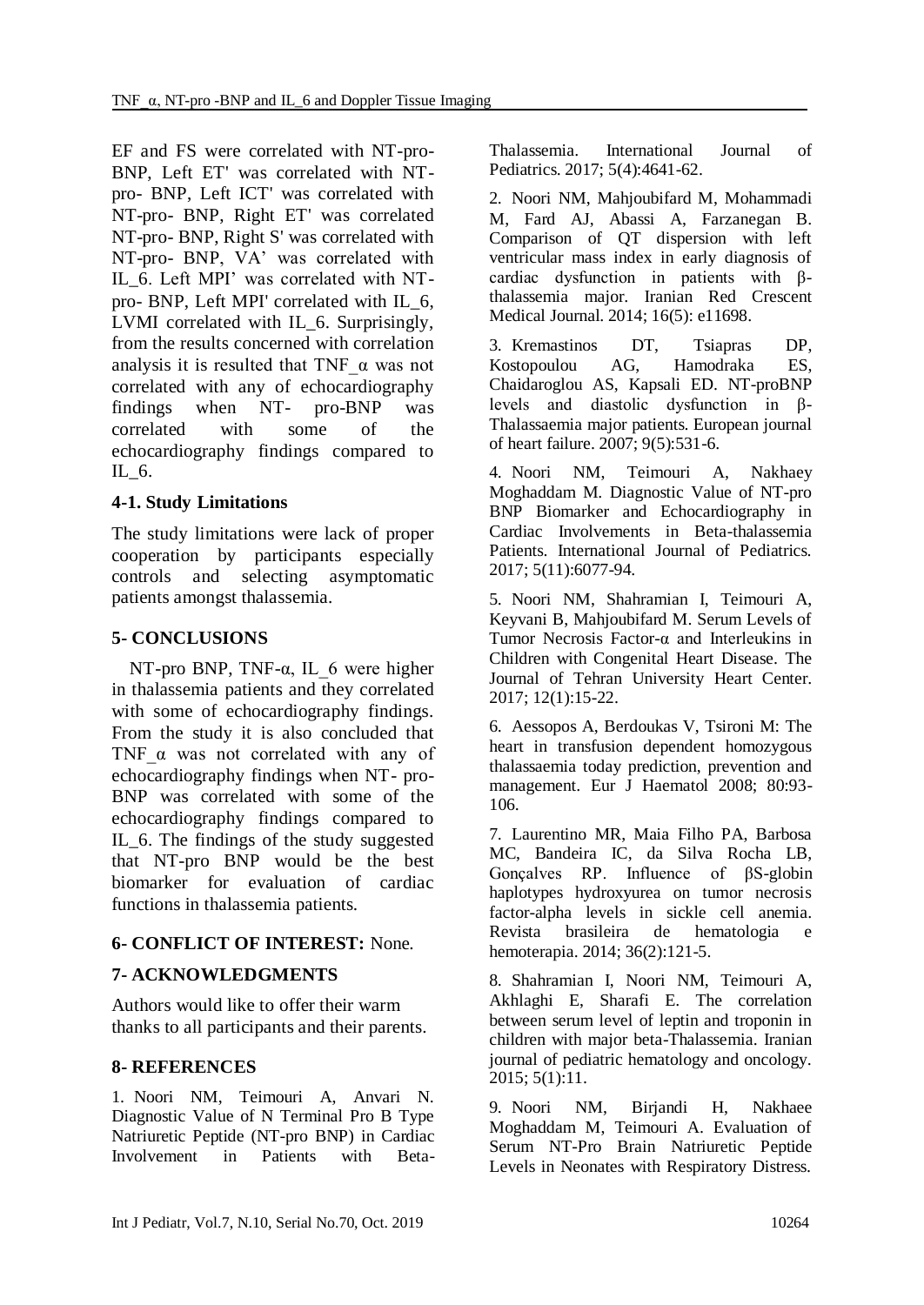International Journal of Pediatrics. 2018:7769- 80.

10.Kattamis A, Apostolakou F, Delaporta P, Papassotiriou I. Correlation of NT-ProBNP levels and cardiac iron concentration in patients with transfusi on-dependent Thalassemia Major. Blood. 2011; 118:3192.

11.Kanazirev B, Dimova M, Kaleva V, Gercheva S, Petrova K, Zlateva V, Bocheva Y, Nikolova S, Hadjolyan K. Early identification of heart failure in patients with thalassemia major by NT-pro-BNP examination. Correlation with echocardiographic parameters of morphology and function. International Journal of Medical and Health Research. 2017; 3(12):22-9.

12.Noori N, Shahraki T, Teimouri A, Shahramian I. Cardiac Involvements in Patients with Celiac Disease by Doppler Tissue Echocardiography Compared to Conventional Echocardiography. International Cardiovascular Research Journal. 2018; 12(1):13-21.

13.Kremastinos DT, Hamodraka E, Parissis J, Tsiapras D, Dima K, Maisel A. Predictive value of B-type natriuretic peptides in detecting latent left ventricular diastolic dysfunction in β-thalassemia major. American heart journal. 2010; 159(1):68-74.

14.Noori NM, Birjandi H, Teimouri A. The Correlation of Ferritin and Leptin Serum Levels with Cardiac Involvement in Thalassemia Patients Compared to Controls. International Journal of Pediatrics. 2018:7623- 38.

15.Ozyoruk D, Öner T, Oymak Y, Çelik HT. Comparison of Doppler echocardiographic and tissue Doppler velocity data in betathalassaemia major with high and normal NTproBNP levels of children in the south-east region of Turkey. Translational pediatrics. 2014; 3(4):287.

16.Aessopos A, Farmakis D, Polonifi A, et al: Plasma B-type natriuretic peptide concentration in beta-thalassaemiapatients. Eur J Heart Fail 2007; 9: 537–54.

17.Zachariah M, Al Zadjali S, Bashir W, Al Ambusaidi R, Misquith R, Wali Y, Pathare A. Impact of mannose-binding protein gene polymorphisms in Omani sickle cell disease patients. Mediterranean journal of hematology and infectious diseases. 2016; 8(1): e2016013.

18.Elzubeir AM, Alobied A, Halim H, Awad M, Elfaki S, Mohammed M, Saddig OA. Estimation of Serum Interleukin-6 level as a Useful Marker for Clinical Severity of Sickle Cell Disease among Sudanese Patients. Int. J. of Multidisciplinary and Current research. 2017; 5: 642-4.

19.Abo-Shanab AM, El-Desouky MA, Kholoussi NM, El-Kamah GY, Helwa IA, Fahmi AA. The relation between glutathione S-Transferase M1 null-genotype and cardiac problems in beta-thalassemia. Acta Biochimica Polonica. 2016; 63(2): 267–71.

20.Akcalı A, Kahraman Çeneli S, Gümüş P, Buduneli N, Lappin DF, Özçaka Ö. The association between thalassemia major and periodontal health. Journal of periodontology. 2015; 86(9):1047-57.

21.El-Rasheidy FH, Essa ES, Mahmoud AA, Nada AE. Elevated serum adiponectin is related to elevated serum ferritin and interleukin-6 in β-thalassaemia major children. Journal of Pediatric Endocrinology Metabolism. 2016; 29(8):953-8.

22.Tanyong DI, Panichob P, Kheansaard W, Fucharoen S. Effect of tumor necrosis factoralpha on erythropoietin-and erythropoietin receptor-induced erythroid progenitor cell proliferation in β-thalassemia/hemoglobin E patients. Turkish Journal of Hematology. 2015; 32(4):304.

23.Garadah TS, Jaradat AA, AlAlawi ME, Hassan AB, Sequeira RP. Pain frequency, severity and QT dispersion in adult patients with sickle cell anemia: correlation with inflammatory markers. Journal of blood medicine. 2016; 7: 255- 34.

24.Ragab SM, Safan MA, Obeid OM, Sherief AS. Lipoprotein-associated phospholipase A2 (Lp-PLA2) and tumor necrosis factor-alpha (TNF- $\alpha$ ) and their relation to premature atherosclerosis in β-thalassemia children. Hematology. 2015; 20(4):228-38.

25.Noori NM, Mohamadi M, Keshavarz K, Alavi SM, Mahjoubifard M, Mirmesdagh Y. Comparison of Right and Left Side Heart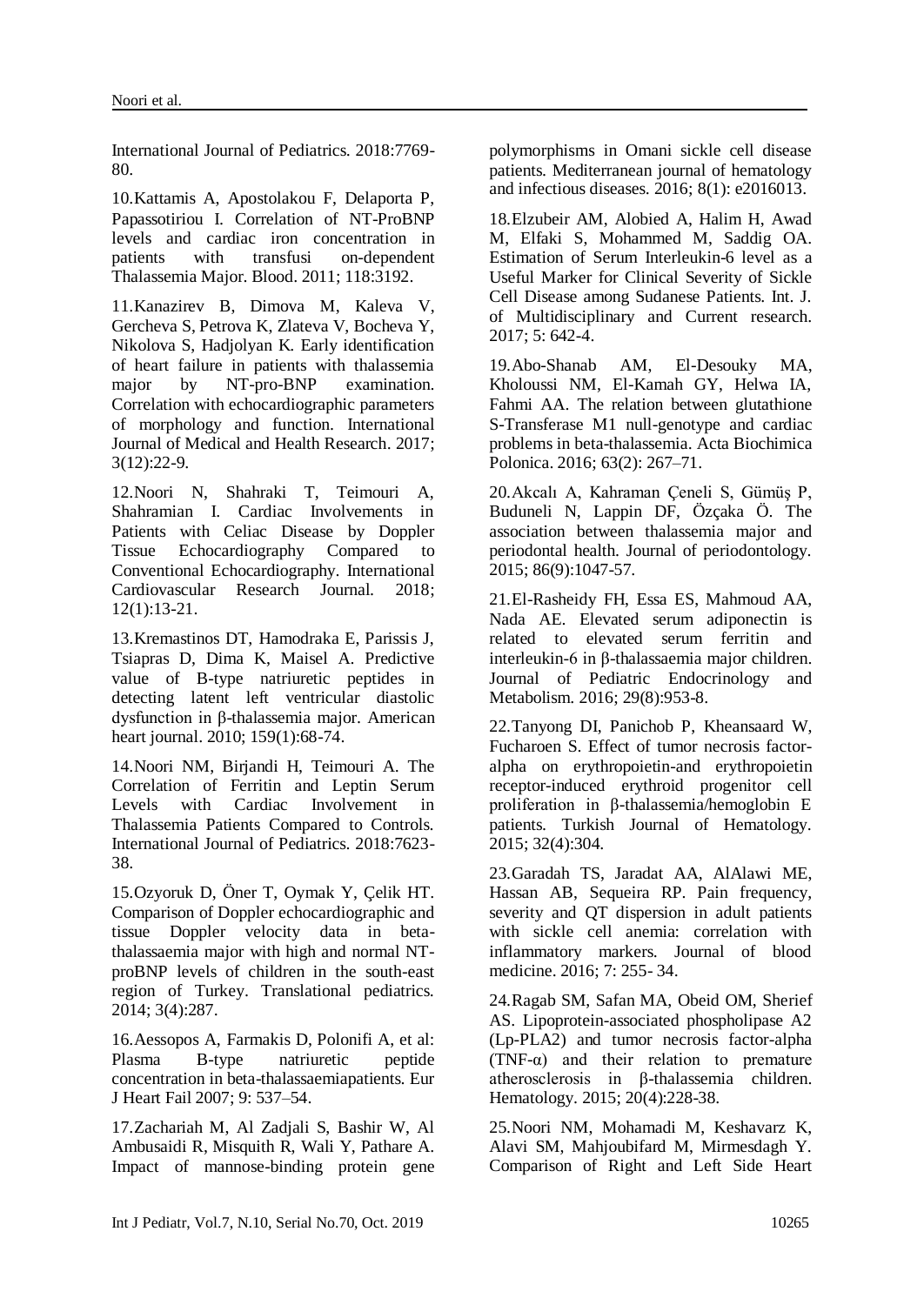26.Functions in Patients with Thalassemia Major, Patients with Thalassemia Intermedia, and Control Group. J The Univ Heart Ctr 2013; 8(1):35-41.

27.Noori NM, Keshavarz K, Shahriar M. Cardiac and pulmonary dysfunction in asymptomatic beta-thalassanemia major. Asian Cardiovascular and Thoracic Annals. 2012  $(5):555-9.$ 

28.Sarray S, Saleh LR, Saldanha FL, Al-Habboubi HH, Mahdi N, Almawi WY. Serum IL\_6, IL-10, and TNFα levels in pediatric sickle cell disease patients during vasoocclusive crisis and steady state condition. Cytokine. 2015; 72(1):43-7.

29.Akpinar O, Acartürk E, Kanadaşi M, Unsal C, Başlamişli F. Tissue doppler imaging and NT-proBNP levels show the early impairment of ventricular function in patients with betathalassaemia major. Acta Cardiol. 2007; 62(3):225-31.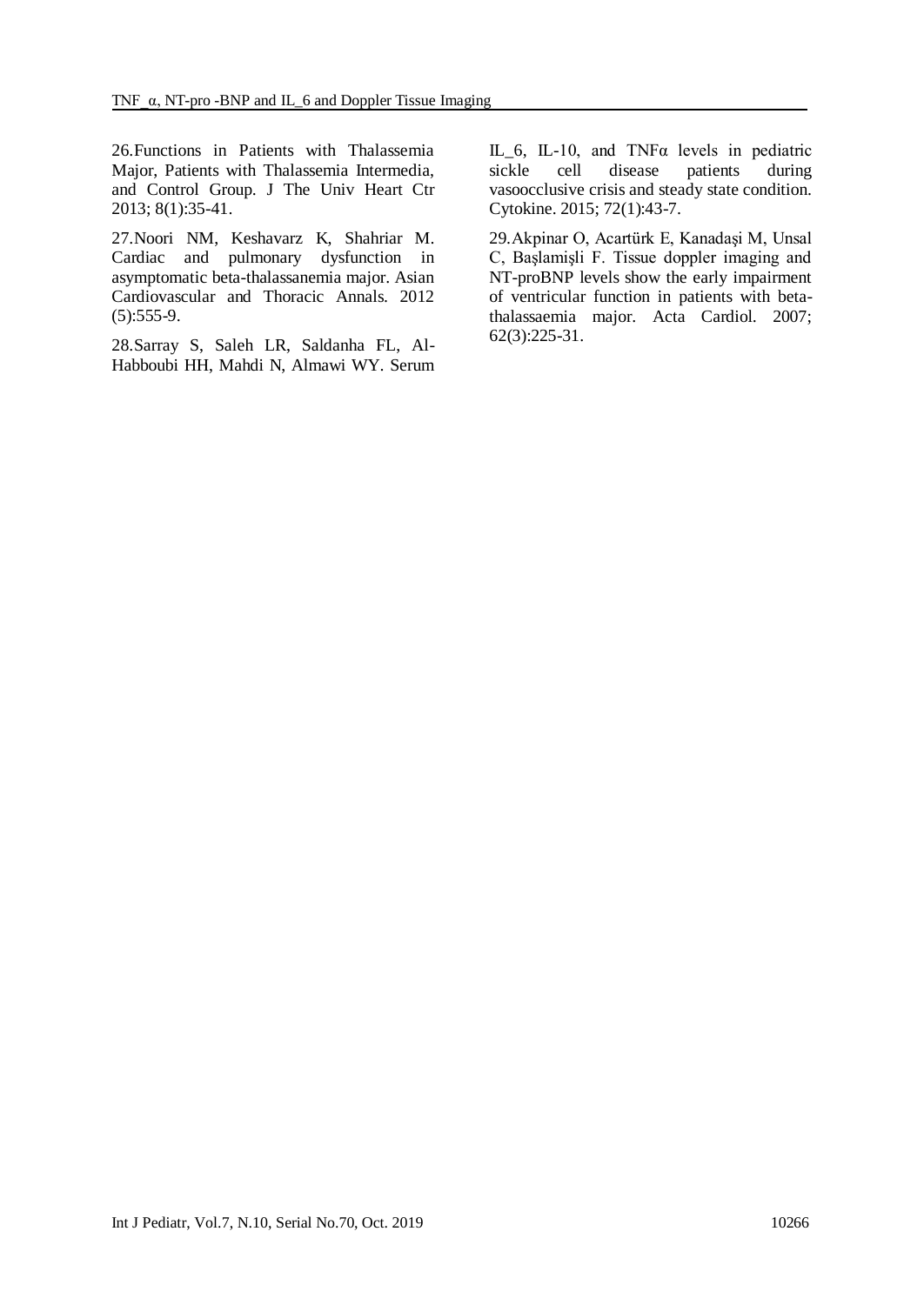| Variables           | <b>Statistics</b> | NT-pro-<br><b>BNP</b> | TNF $\,\alpha$ | Interleukin | Height   | Weight   | <b>BMI</b> | Variables         | NT-pro-<br><b>BNP</b>                       | TNF $\alpha$ | Interleukin | Height   | Weight   | <b>BMI</b> |
|---------------------|-------------------|-----------------------|----------------|-------------|----------|----------|------------|-------------------|---------------------------------------------|--------------|-------------|----------|----------|------------|
| Left Peak E         | P.C               | $-0.052$              | $-0.10$        | $-0.142$    | 0.073    | $-0.111$ | $-.323$    | Left S'           | 0.127                                       | 0.06         | $-0.084$    | 0.001    | 0.025    | 0.049      |
|                     | P-value           | 0.669                 | 0.411          | 0.24        | 0.55     | 0.359    | 0.006      |                   | 0.295                                       | 0.622        | 0.491       | 0.994    | 0.835    | 0.684      |
| Left Peak A         | P.C               | $-0.097$              | $-0.027$       | $-0.078$    | 0.082    | 0.062    | 0.004      | Left Peak         | $-0.002$                                    | $-0.16$      | $-0.126$    | 0.055    | 0.099    | 0.096      |
|                     | P-value           | 0.423                 | 0.825          | 0.523       | 0.502    | 0.611    | 0.976      | E,                | 0.986                                       | 0.185        | 0.297       | 0.653    | 0.415    | 0.427      |
|                     | P.C               | $-0.213$              | $-0.135$       | $-0.198$    | 0.094    | 0.054    | $-0.012$   | Left Peak         | 0.228                                       | 0.022        | $-0.007$    | $-0.156$ | $-0.093$ | 0.026      |
| <b>Right Peak E</b> | P-value           | 0.076                 | 0.264          | 0.1         | 0.437    | 0.655    | 0.92       | A'                | 0.057                                       | 0.858        | 0.952       | 0.196    | 0.445    | 0.833      |
|                     | P.C               | $-0.118$              | $-0.056$       | $-0.236$    | $-0.074$ | $-0.034$ | 0.006      |                   | 0.446                                       | 0.132        | 0.026       | $-0.347$ | $-0.374$ | $-.337$    |
| Right Peak A        | P-value           | 0.331                 | 0.644          | 0.049       | 0.543    | 0.78     | 0.962      | Right ET          | < 0.001                                     | 0.277        | 0.832       | 0.003    | 0.001    | 0.004      |
|                     | P.C               | $-0.108$              | $-0.087$       | $-0.002$    | 0.199    | 0.15     | 0.033      |                   | $-0.099$                                    | 0.062        | $-0.103$    | 0.211    | 0.171    | 0.086      |
| <b>Right ET</b>     | P-value           | 0.374                 | 0.473          | 0.987       | 0.099    | 0.216    | 0.787      |                   | Right ICT<br>0.416<br>$-0.147$<br>Right IRT | 0.608        | 0.395       | 0.079    | 0.157    | 0.479      |
| Left ET             | P.C               | $-0.055$              | 0.04           | $-0.073$    | 0.394    | 0.313    | 0.074      |                   |                                             | 0.132        | $-0.076$    | 0.173    | 0.087    | $-0.009$   |
|                     | P-value           | 0.649                 | 0.744          | 0.551       | 0.001    | 0.008    | 0.544      |                   | 0.226                                       | 0.276        | 0.533       | 0.152    | 0.472    | 0.943      |
| <b>IVSD</b>         | P.C               | $-.307$               | 0.108          | $-0.01$     | 0.598    | 0.485    | 0.22       |                   | $-0.368$                                    | 0.087        | 0.086       | 0.506    | 0.398    | 0.145      |
|                     | P-value           | 0.01                  | 0.373          | 0.933       | < 0.001  | < 0.001  | 0.067      | Right S'          | 0.002                                       | 0.473        | 0.477       | < 0.001  | 0.001    | 0.230      |
| Age                 | P.C               | $-0.458$              | 0.022          | 0.081       | 0.699    | 0.618    | .379       | <b>Right Peak</b> | 0.174                                       | 0.041        | 0.017       | $-0.073$ | $-0.02$  | 0.011      |
|                     | P-value           | < 0.001               | 0.86           | 0.504       | < 0.001  | < 0.001  | 0.001      | E,                | 0.15                                        | 0.738        | 0.886       | 0.549    | 0.87     | 0.926      |
| <b>LVDD</b>         | P.C               | $-0.231$              | 0.026          | $-0.024$    | 0.419    | 0.39     | .270       | <b>Right Peak</b> | 0.223                                       | $-0.058$     | $-0.125$    | $-0.216$ | $-0.187$ | $-0.094$   |
|                     | P-value           | 0.055                 | 0.832          | 0.846       | < 0.001  | 0.001    | 0.024      | A'                | 0.063                                       | 0.636        | 0.302       | 0.073    | 0.121    | 0.438      |
|                     | P.C               | $-0.143$              | 0.072          | 0.256       | 0.257    | 0.158    | 0.005      | VS'               | $-0.028$                                    | 0.075        | $-0.108$    | 0.115    | 0.055    | $-0.054$   |
| <b>PWD</b>          | P-value           | 0.239                 | 0.551          | 0.032       | 0.032    | 0.193    | 0.969      |                   | 0.816                                       | 0.535        | 0.372       | 0.343    | 0.653    | 0.655      |
| <b>IVSS</b>         | P.C               | $-0.036$              | $-0.047$       | $-0.021$    | 0.217    | 0.085    | $-0.115$   | VE'               | 0.044                                       | $-0.047$     | $-0.194$    | $-0.246$ | $-0.234$ | $-0.154$   |
|                     | P-value           | 0.768                 | 0.702          | 0.866       | 0.071    | 0.485    | 0.345      |                   | 0.715                                       | 0.697        | 0.108       | 0.04     | 0.051    | 0.202      |

 **Table-3**: Correlation of NT-pro-BNP, TNF\_α, IL\_6, and anthropometric indices with echocardiography findings in thalassemia patients.